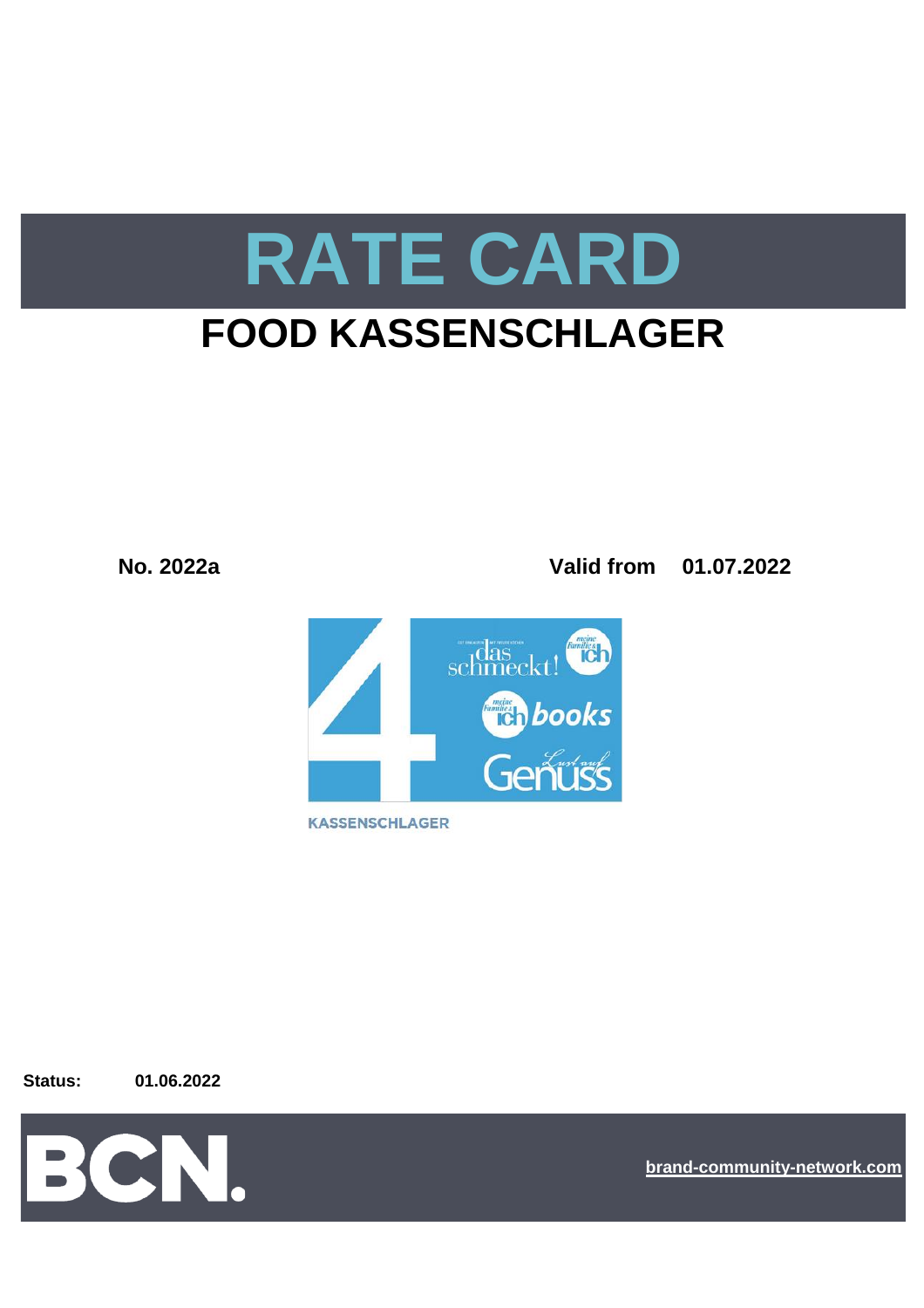## **PUBLISHER'S DATA**

Hubert Burda Media Holding Commerzbank AG München BIC: DRES DEFF 680 Arabellastraße 23 UniCredit Bank AG

### **Offenburg**

D-77652 Offenburg

### **Print Management/Placement**

AdTech Factory GmbH Hauptstraße 127 D-77652 Offenburg T +49 781 84 2257 christoph.claus@adtechfactory.com

### **Ad Management/Order Management**

AdTech Factory GmbH Hauptstraße 127 D-77652 Offenburg **Terms and conditions:** T +49 781 84 2708 [orders@adtechfactory.com](mailto:orders@adtechfactory.com)

**Offenburg** PZN: **Technical data:** 594857 Meine Familie & ich 523603 Lust auf Genuss 503760 das schmeckt! [duon-portal.de/](https://duon-portal.de/)

### **Publisher Bank accounts: Bank accounts:**

Kommanditgesellschaft IBAN: DE54 6808 0030 0723 4120 00 D-81925 München IBAN: DE19 7002 0270 0015 0249 05 BIC: HYVEDEMMXXX

### Hauptstraße 130 **Terms of payment:**

Invoices are due in net 30 days after the invoice date. The publisher guarantees a 2 per cent discount for advance payments, provided that the invoice amount is submitted on the publication date of the issue in which the advertisement is published at the latest and no older invoices are outstanding. In the event that the payment target is exceeded, default interest pursuant to Clause 11 of the Terms and Conditions of 5 per cent is calculated based on the respective base rate pursuant to Section 1 (1) of the German Discount Rate Transition Law (Diskontsatz-Überleitungs-Gesetz– DÜG). All prices are net prices. The statutory value-added tax is added. Direct debit is possible.

**Place of publication** [brand-community-network.com/terms-conditions](https://bcn.burda.com/terms-conditions) All ad orders are exclusively carried out pursuant to the General Terms and Conditions. These have to be requested directly from BCN or can be viewed online at:

For current and binding technical data, log onto duon-portal.de. Also available as PDF download.

### **Delivery of printer's copy:**

Please upload all copies electronically to duon-portal.de. For support please e-mail support@duon-portal.de or call +49 40 37 41 17 50.

### **General legal notice:**

The warranty claims specified in the publishers' general terms and conditions apply only when the certified technical requirements and standards published on the DUON portal have been fulfilled as well as the delivery has been carried out via the DUON portal. This also

### **Online advertisement booking:**

[obs-portal.de/](https://www.obs-portal.de/) The current, binding technical advertisement bookings can also be sent via the online booking system: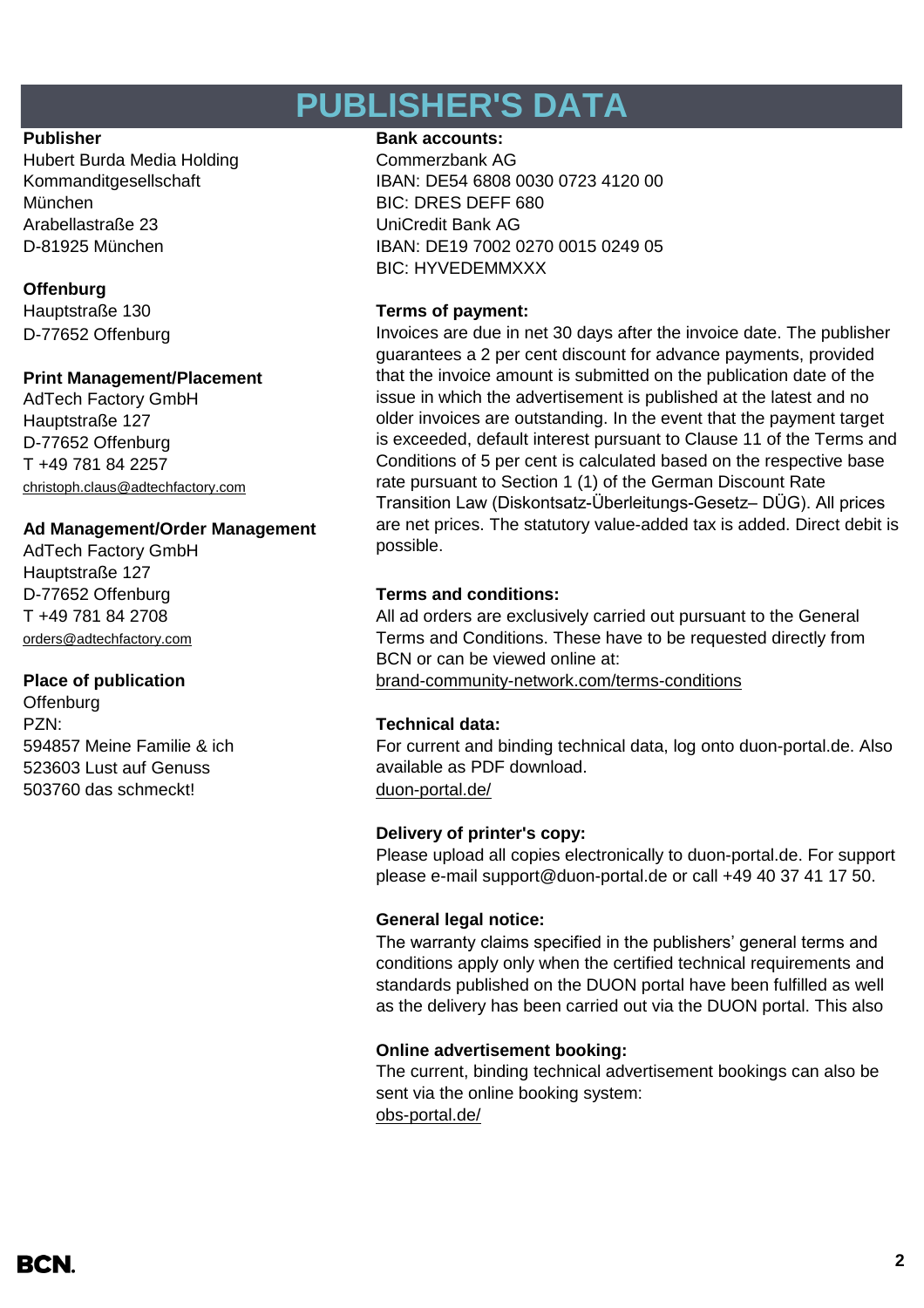# **AD COMBINATIONS**

The reduced combination special price for the combination of advertisements is based on a comparison of separate advertisement bookings.

### **Requirements:**

1. The advertisements of an advertiser with an identical product/creation in the same format must appear in all magazines in parallel issues.

2. The combination special price cannot be guaranteed for special placements and can only be applied to the formats outlined here.

| <b>Ad combinations</b> | Discount <sup>*</sup> | ich | Meine Familie & Meine Familie &<br><b>ich books</b> | das schmeckt! Lust auf Genuss |
|------------------------|-----------------------|-----|-----------------------------------------------------|-------------------------------|
| Kassenschlager         | 20%                   |     |                                                     |                               |

\*Price reduction in % compared to single title allocation.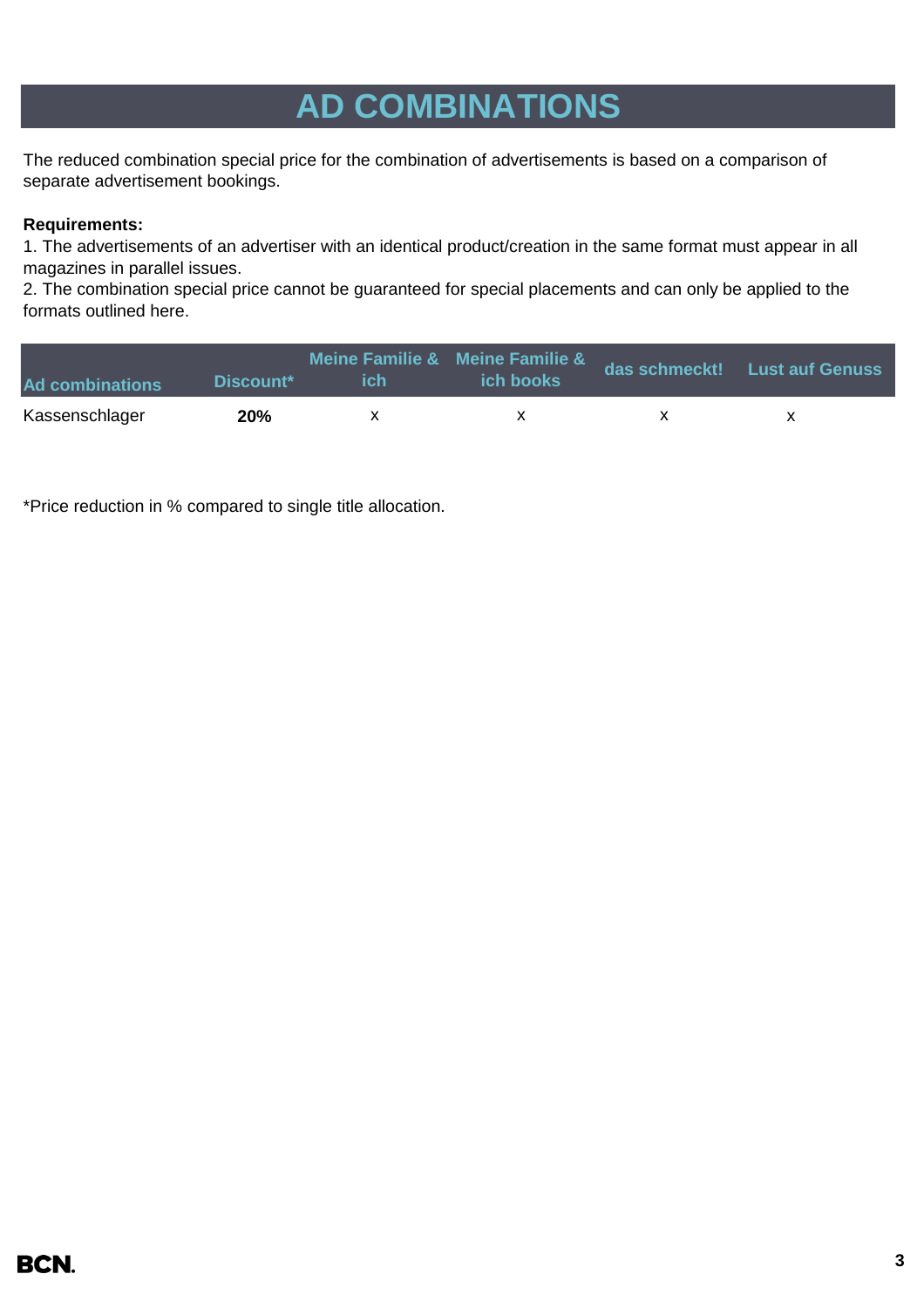

**Format** Kassenschlager 1/1 page  $56,100$   $\in$ 

### **Further information can be found in the media data.**

### **Advertorials:**

Formats and prices for advertorials created by the editorial team on request. For more information, please visit [brand-community-network.](https://bcn.burda.com/advertisingsolutions/print/native-ads)de/advertisingsolutions/print/native-ads

### **Consekutive Ads:**

Surcharge on four or more adverts on consecutive partial-page ads: 5%

### **Fixed placements:**

Agreed fixed placements (e.g. first for a business line, commodity group, etc.) entitle the publisher to bill a placement surcharge.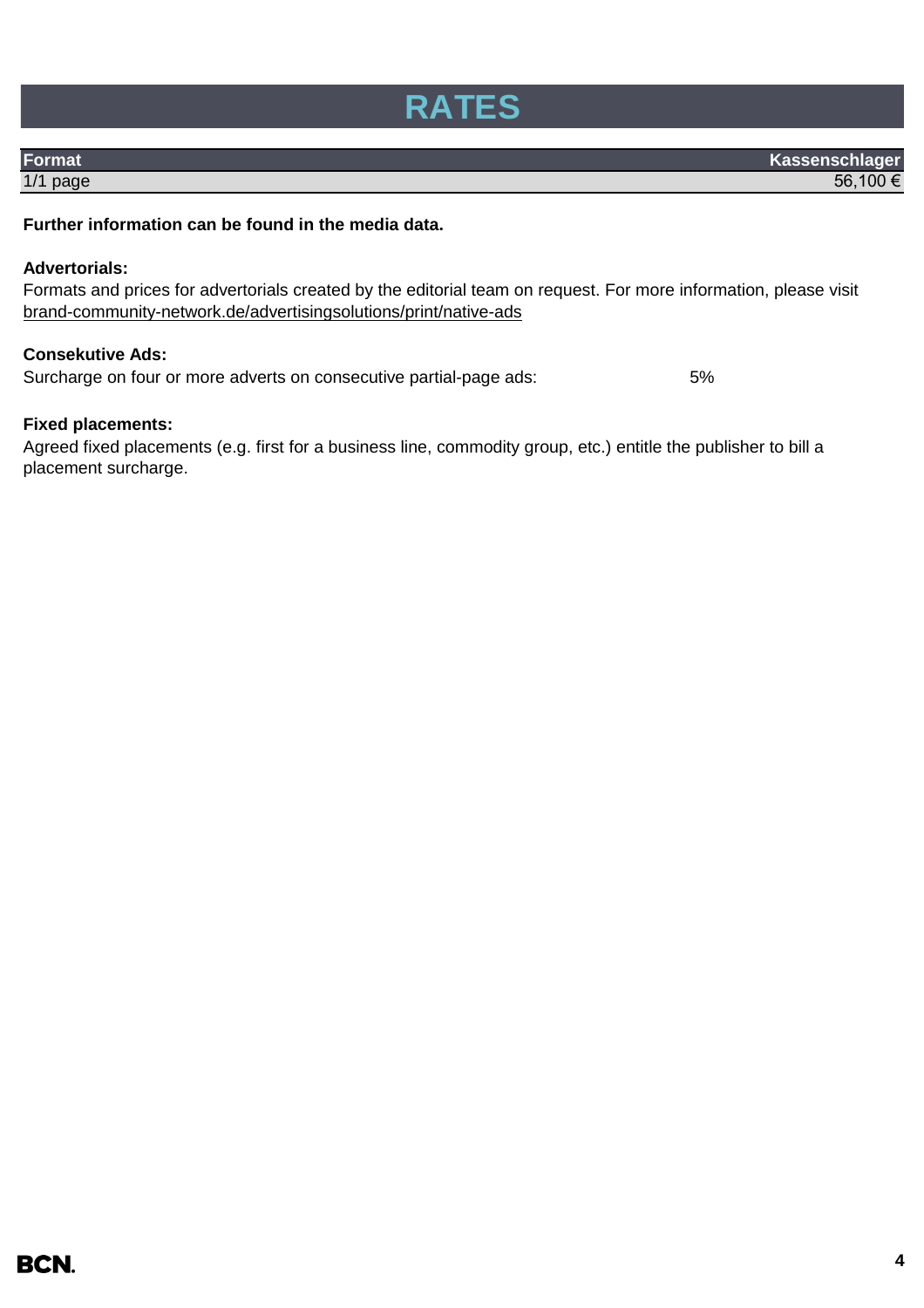## **SCHEDULE**

The BCN topic preview tool provides you with attractive themes or specials: [brand-comm](https://bcn.burda.com/topic-preview-tool)unity-network.com/topic-preview-tool

|       | <b>Meine Familie &amp; ich</b> |                                                      | das schmeckt!         |                               |                                             | <b>Lust auf Genuss</b> |                               |                                                      |                       |
|-------|--------------------------------|------------------------------------------------------|-----------------------|-------------------------------|---------------------------------------------|------------------------|-------------------------------|------------------------------------------------------|-----------------------|
| No.   | <b>On Sale</b><br><b>Date</b>  | <b>Closing/ Special</b><br>copy<br>date <sup>*</sup> | closing date<br>$***$ | <b>On Sale</b><br><b>Date</b> | <b>Closing/ Special</b><br>copy<br>$date^*$ | closing<br>date $**$   | <b>On Sale</b><br><b>Date</b> | <b>Closing/ Special</b><br>copy<br>date <sup>*</sup> | closing date<br>$***$ |
| 2/22  |                                | 12.01.22 01.12.21 17.11.21                           |                       | 12.01.22                      | 01.12.21 17.11.21                           |                        |                               | 12.01.22 01.12.21 17.11.21                           |                       |
| 3/22  | 09.02.22 29.12.21              |                                                      | 15.12.21              |                               | 09.02.22 29.12.21 15.12.21                  |                        |                               | 09.02.22 29.12.21 15.12.21                           |                       |
| 4/22  |                                | 09.03.22 26.01.22 12.01.22                           |                       |                               | 09.03.22 26.01.22 12.01.22                  |                        |                               | 09.03.22 26.01.22 12.01.22                           |                       |
| 5/22  |                                | 06.04.22 23.02.22 09.02.22                           |                       |                               | 06.04.22 23.02.22 09.02.22                  |                        |                               | 06.04.22 23.02.22 09.02.22                           |                       |
| 6/22  |                                | 04.05.22 23.03.22 09.03.22                           |                       |                               | 04.05.22 23.03.22 09.03.22                  |                        |                               | 04.05.22 23.03.22 09.03.22                           |                       |
| 7/22  |                                | 01.06.22 20.04.22 06.04.22                           |                       |                               | 01.06.22 20.04.22 06.04.22                  |                        |                               | 01.06.22 20.04.22 06.04.22                           |                       |
| 8/22  |                                | 29.06.22 18.05.22 04.05.22                           |                       |                               | 29.06.22 18.05.22 04.05.22                  |                        |                               | 29.06.22 18.05.22 04.05.22                           |                       |
| 9/22  |                                | 27.07.22 15.06.22 01.06.22                           |                       |                               | 27.07.22 15.06.22 01.06.22                  |                        |                               | 27.07.22 15.06.22 01.06.22                           |                       |
| 10/22 |                                | 24.08.22 13.07.22 29.06.22                           |                       |                               | 24.08.22 13.07.22 29.06.22                  |                        |                               | 24.08.22 13.07.22 29.06.22                           |                       |
| 11/22 |                                | 21.09.22 10.08.22 27.07.22                           |                       |                               | 21.09.22 10.08.22 27.07.22                  |                        | 21.09.22                      | 10.08.22 27.07.22                                    |                       |
| 12/22 |                                | 19.10.22 07.09.22 24.08.22                           |                       |                               | 19.10.22 07.09.22 24.08.22                  |                        |                               | 19.10.22 07.09.22 24.08.22                           |                       |
| 13/22 |                                | 16.11.22 05.10.22 21.09.22                           |                       |                               | 16.11.22 05.10.22 21.09.22                  |                        | 16.11.22                      | 05.10.22 21.09.22                                    |                       |
| 1/23  |                                | 14.12.22 02.11.22 19.10.22                           |                       | 14.12.22                      | 02.11.22 19.10.22                           |                        | 14.12.22                      | 02.11.22 19.10.22                                    |                       |

### **Meine Familie & ich books**

| No.               | On Sale<br>Date            | <b>Closing/ Special</b><br>copy<br>date* | closing date<br>** |
|-------------------|----------------------------|------------------------------------------|--------------------|
|                   |                            | 01+02/22 12.01.22 02.11.21 19.10.21      |                    |
|                   |                            | 03+04/22 09.02.22 30.11.21               | 16.11.21           |
|                   |                            | 05+06/22 09.03.22 28.12.21               | 14.12.21           |
|                   |                            | 07+08/22 06.04.22 25.01.22               | 11.01.22           |
|                   | 09+10/22 04.05.22 22.02.22 |                                          | 08.02.22           |
|                   |                            | 11+12/22 01.06.22 22.03.22 08.03.22      |                    |
|                   |                            | 13+14/22 29.06.22 19.04.22 05.04.22      |                    |
|                   |                            | 15+16/22 27.07.22 17.05.22 03.05.22      |                    |
|                   |                            | 17+18/22 24.08.22 14.06.22 31.05.22      |                    |
|                   |                            | 19+20/22 21.09.22 12.07.22 28.06.22      |                    |
| 21+22/22 19.10.22 |                            | 09.08.22 26.07.22                        |                    |
| 23+24/22 16.11.22 |                            | 06.09.22 23.08.22                        |                    |
|                   |                            | 25+26/22 14.12.22 30.09.22 16.09.22      |                    |

- \* Closing & cancellation date, delivery date for printer's
- \*\* Closing & cancellation date for ad specials, special formats, special placements